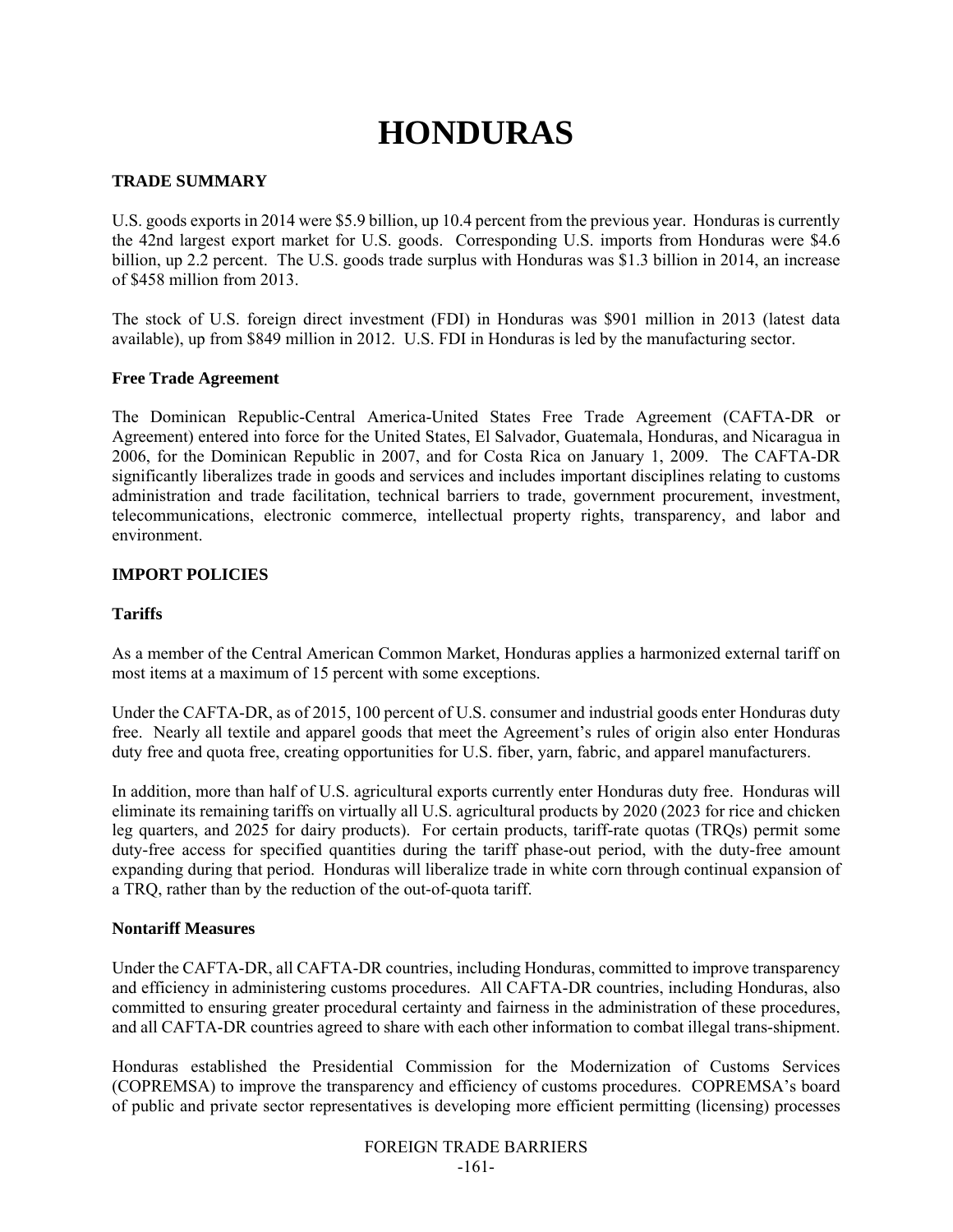and deploying interoperable management systems. The United States supports COPREMSA's work through the Pathways to Prosperity "Customs Modernization and Border Management" program.

The Dirección Ejecutiva de Ingresos (DEI), the Honduran customs and tax authority, has assumed responsibility for verification of origin. The DEI verifies that claims of origin comply with the requirements of the CAFTA-DR and other international agreements. DEI has implemented a much stricter and more rigorous approach to customs compliance in the last year. Honduran importers are charged a duty and fines whenever DEI does not accept the claim of origin. U.S. exporters and Honduran importers report that DEI has also begun to charge duties, as well as fines for minor errors that would have been overlooked in the past, and that DEI does not always make clear which information in a claim of origin is in error.

## **GOVERNMENT PROCUREMENT**

The CAFTA-DR requires that procuring entities use fair and transparent procurement procedures, including advance notice of purchases and timely and effective bid review procedures, for procurements covered by the Agreement. Under the CAFTA-DR, U.S. suppliers are permitted to bid on the procurements of most Honduran government entities, including those of key ministries and state-owned enterprises, on the same basis as Honduran suppliers. The anticorruption provisions in the CAFTA-DR require the Honduran government to ensure under its domestic law that bribery in matters affecting trade and investment, including in government procurement, is treated as a criminal offense or is subject to comparable penalties. Implementation of the CAFTA-DR eliminated the requirement that U.S. firms act through a local agent (with at least 51 percent Honduran ownership) to participate in public tenders.

Since the CAFTA-DR came into effect, Honduran government agencies have routinely declared "emergencies" to circumvent competitive bidding procedures for public procurements, including for large infrastructure projects. Further, information on public tenders frequently is not available in a timely fashion and official bidding processes are not always followed. The United States will continue to monitor Honduras' government procurement practices to ensure they are applied in a manner consistent with CAFTA-DR obligations.

Honduras is not a signatory to the WTO Agreement on Government Procurement.

#### **EXPORT SUBSIDIES**

Honduras currently employs the following export incentive programs: Free Trade Zone of Puerto Cortes (ZOLI), Export Processing Zones (ZIP), and Temporary Import Regime (RIT).

Honduras provides tax exemptions to firms in free trade zones. Under the CAFTA-DR, Honduras may not adopt new duty waivers or expand existing duty waivers that are conditioned on the fulfillment of a performance requirement (*e.g.*, the export of a given level or percentage of goods). However, Honduras may maintain such duty waiver measures for such time as it is an Annex VII country for the purposes of the WTO Agreement on Subsidies and Countervailing Measures.

# **INTELLECTUAL PROPERTY RIGHTS PROTECTION**

Honduras did not appear on the Watch List or Priority Watch list in the 2014 Special 301 Report. Although Honduras maintains its intellectual property rights (IPR) prosecutor's office as an independent entity within the Public Ministry, and despite some successes in seizing counterfeit goods, the United States remains concerned about effective IPR enforcement in Honduras given that its IPR enforcement office lacks necessary personnel and resources to wage a truly effective campaign. Reports of cable signal theft are an additional and growing concern. The United States has engaged extensively with Honduras as it prepared